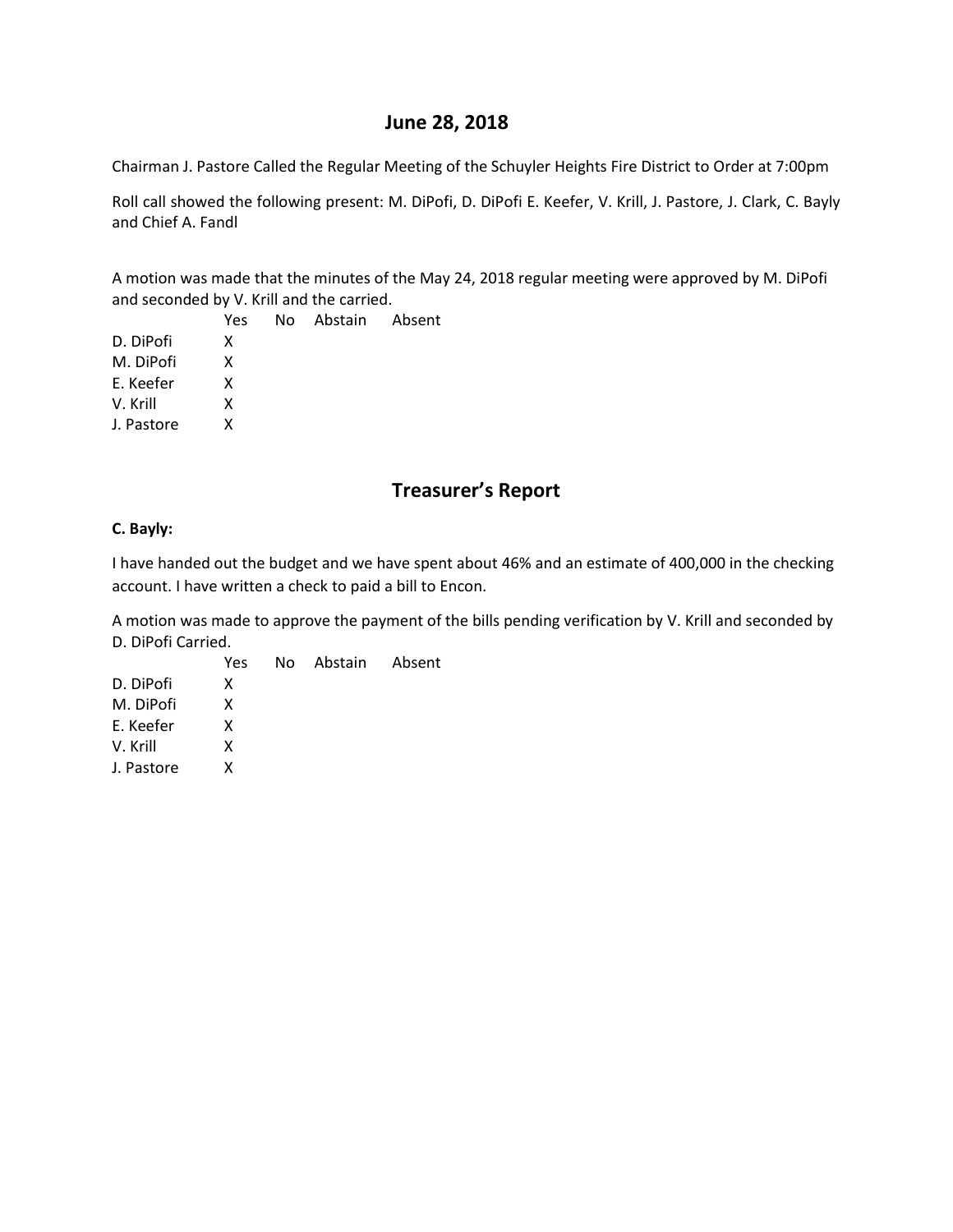## **OLD BUSINESS**

The decision on picking new appliances for the kitchen so we can pass our hood inspection and use the kitchen again we have 3 quotes. The 3 quotes are ABC equipment from South Glens Falls, B and G equipment from Albany, and Saratoga are restaurant equipment from Gansevoort. These 3 quotes are on file with the minutes.

After a brief discussion a motion was made by E. Keefer to purchase appliances from Saratoga restaurant seconded by M. DiPofi, on the question D. DiPofi stated that all the quotes are not comparable, V. Krill added that the kitchen is also not in compliance with the required law. We need to fix this problem right away, carried.

|            | Yes | No Abstain Absent |  |
|------------|-----|-------------------|--|
| D. DiPofi  | X   |                   |  |
| M. DiPofi  | x   |                   |  |
| E. Keefer  | x   |                   |  |
| V. Krill   | x   |                   |  |
| J. Pastore | x   |                   |  |
|            |     |                   |  |

C. Bayly noted that the audit needed to be finished from 2016 there are 2 items left to be done. I would like to do it on a weekday if that is possible, I just need to get a few things from E. Keefer, he said let him know what and when they are coming he will make every effort to be here.

### **PROJECT**

### **849 1st Street Watervliet, NY 12189**

Nothing at this time

# **NEW BUSINESS**

Notice was received a safety recall from the Chevrolet dealer, it has been turned over to the chief.

Notice in regards to The Association of Fire Districts of the Capital Area, sent a notice that all dues will be going up for the year 2019.

Received an email from Rich Campagnola on the fire house roof, he sent Pete Hamilton to inspect the roof on Monday the 25<sup>th</sup> at 10:00 AM.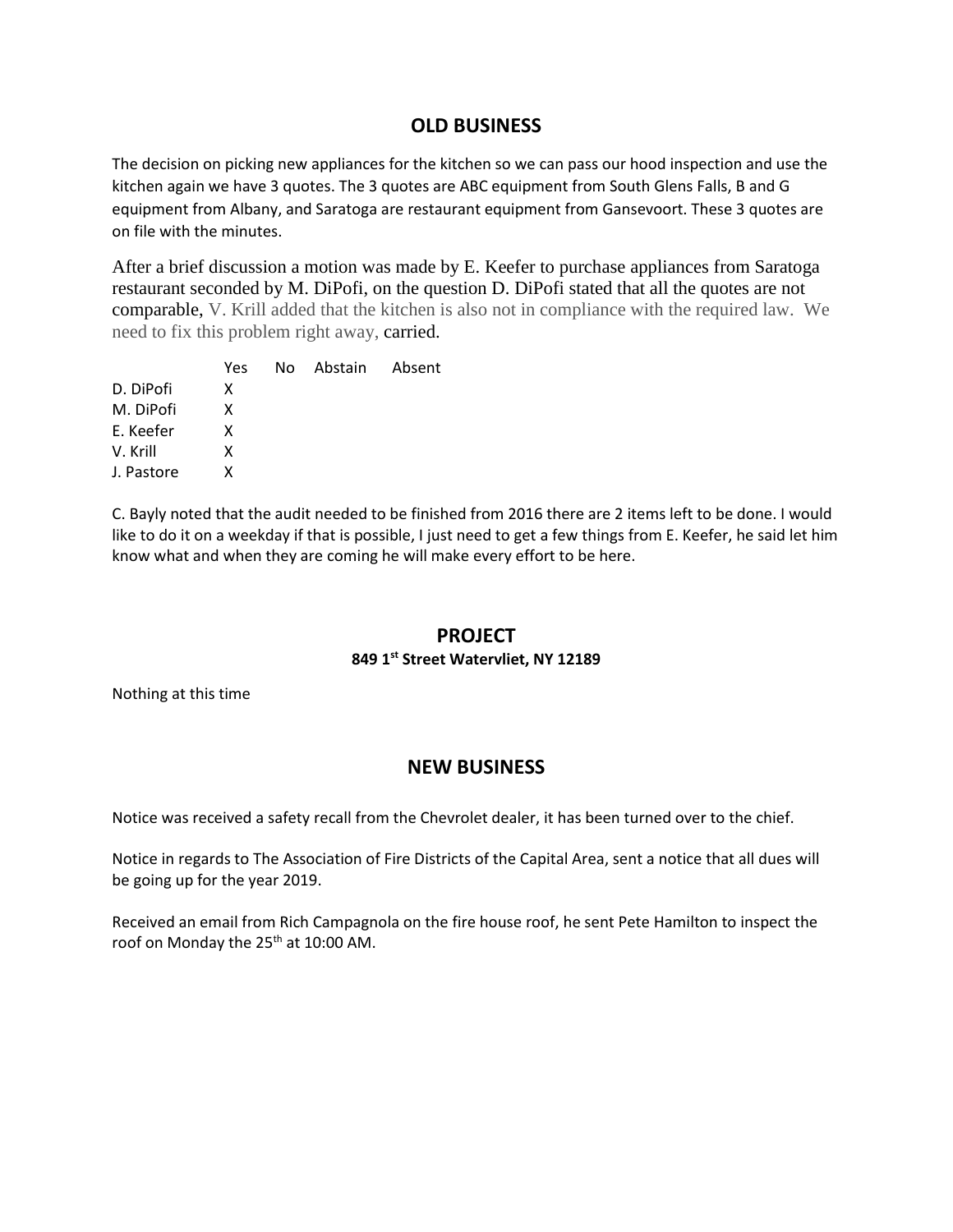## **CHIEF'S REPORT**

#### **See report on file with quotes:**

We I would like to take the truck and Chief vehicles to Menands for what is known as Bryce event and offer rides to anyone who would like to go. I would also like to take an old Schuyler Heights fire helmet to give to him and A. Fandl, J. Dudley also bought some items to give out at the party.

A motion was made by M. DiPofi to allow this request seconded by V. Krill carried.

| Yes |  |                   |
|-----|--|-------------------|
| x   |  |                   |
| x   |  |                   |
| x   |  |                   |
| x   |  |                   |
| x   |  |                   |
|     |  | No Abstain Absent |

I have given the okay to have a transmission put into the rescue as per the board it will take approximately 2 weeks before we will get back will keep everyone updated.

I would like to get a Pad poured and buy a shed for the property across the street.

M. DiPofi stated he will have E. Keefer reach out to CT male to work on these items seconded by E. Keefer carried.

|            | Yes | No Abstain Absent |  |
|------------|-----|-------------------|--|
| D. DiPofi  | x   |                   |  |
| M. DiPofi  | x   |                   |  |
| E. Keefer  | x   |                   |  |
| V. Krill   | x   |                   |  |
| J. Pastore | x   |                   |  |

I would like to purchase some wipes to put on all the vehicles so items can be clean after calls. This is for the cancer prevention measures

A motion was made by M. DiPofi to purchase wipes seconded by V. Krill and carried.

|            | Yes. | No Abstain Absent |  |
|------------|------|-------------------|--|
| D. DiPofi  | x    |                   |  |
| M. DiPofi  | x    |                   |  |
| E. Keefer  | x    |                   |  |
| V. Krill   | x    |                   |  |
| J. Pastore | x    |                   |  |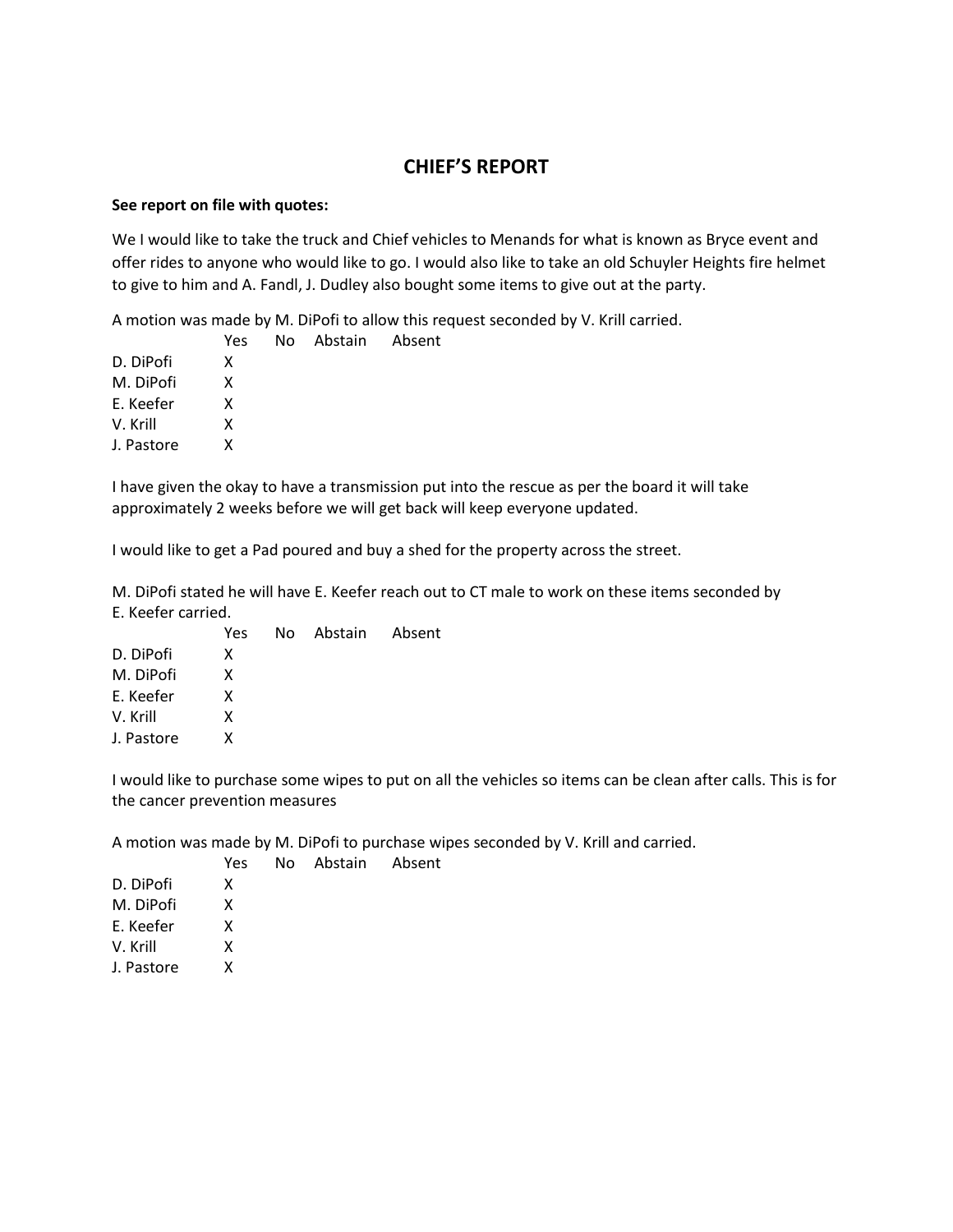I would like to purchase a new nozzle/conductor from Camguard for the amount of \$1985.

A motion was made by M. DiPofi for the purchase seconded by V. Krill carried.

Yes No Abstain Absent D. DiPofi X M. DiPofi X E. Keefer X V. Krill X J. Pastore X

### **REPORTS**

### **V. Krill:**

The only thing I have is I am getting the back sprayed for ticks and mosquitoes on July 31 for the Heights Fest.

#### **M. DiPofi:**

I make a motion that NVS lawn care is called and to stop cut the grass across the street every week and make it every other week seconded by V. Krill carried

|            | Yes | No Abstain |  |
|------------|-----|------------|--|
| D. DiPofi  | x   |            |  |
| M. DiPofi  | x   |            |  |
| E. Keefer  | x   |            |  |
| V. Krill   | x   |            |  |
| J. Pastore | x   |            |  |
|            |     |            |  |

We received the air hose from FastTool and it was damaged we are to ship it back when the new one comes.

The showers repair is done and he will finish the wall tomorrow morning, with the check written I will give it to him when he is done. I also talked to him about giving us a price on a split system for the back room here and should have the price by next meeting.

The chief and myself would like to get silhouettes for across the street to scare away the geese and any other animal a set of 5 cost \$229.

A motion was made by M. DiPofi for this item and seconded by V. Krill carried.

Abstain Absent

|            | Yes | No Abstain Absent |  |
|------------|-----|-------------------|--|
| D. DiPofi  | x   |                   |  |
| M. DiPofi  | x   |                   |  |
| E. Keefer  | x   |                   |  |
| V. Krill   | x   |                   |  |
| J. Pastore | x   |                   |  |
|            |     |                   |  |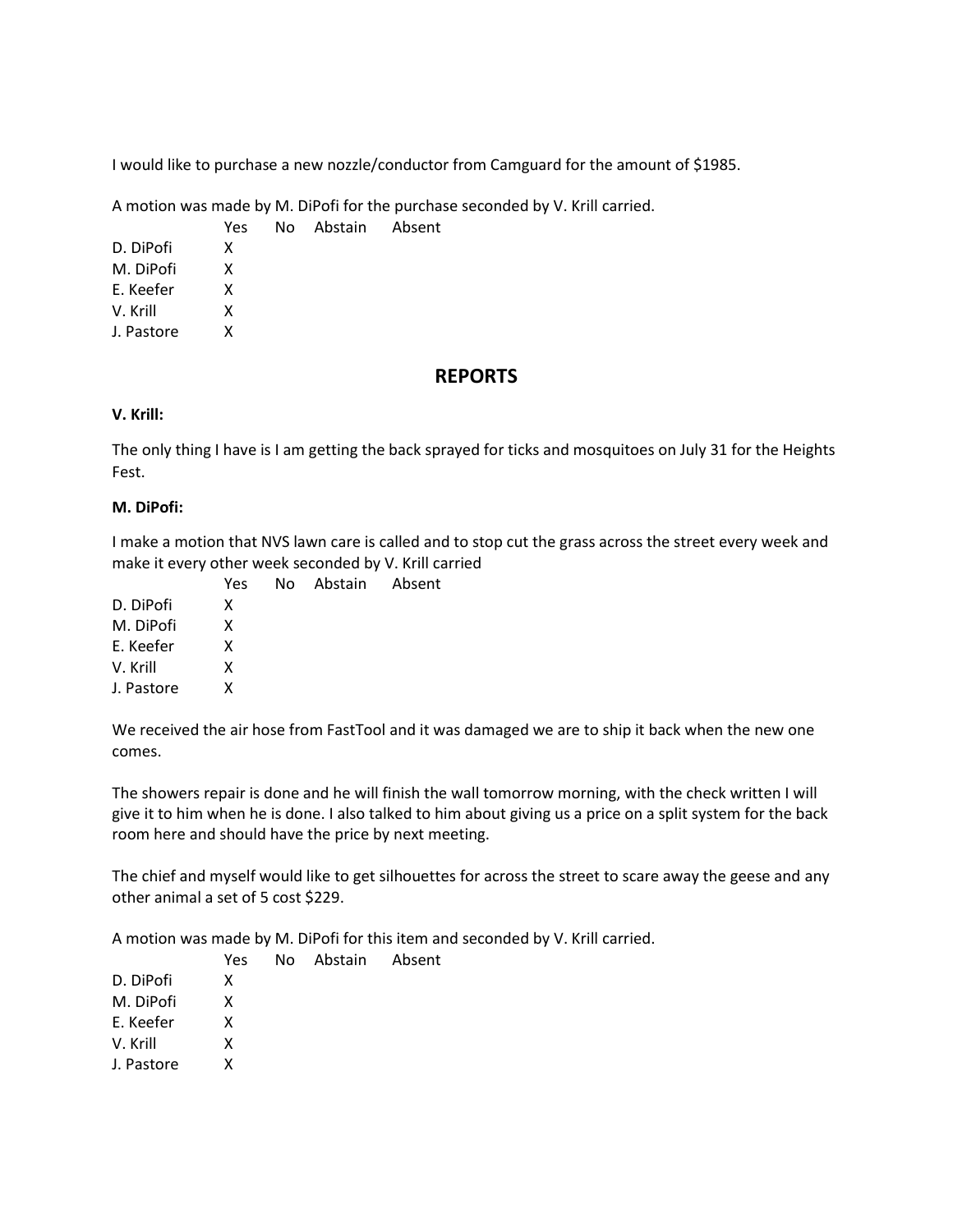M. DiPofi made a motion that we notify all members to update their home addresses seconded by V. Krill carried.

|            | Yes | No Abstain Absent |  |
|------------|-----|-------------------|--|
| D. DiPofi  | x   |                   |  |
| M. DiPofi  | x   |                   |  |
| E. Keefer  | x   |                   |  |
| V. Krill   | x   |                   |  |
| J. Pastore | x   |                   |  |
|            |     |                   |  |

My last thing is I am going back to work on July 9, everyone will be needed to be available to help out, I will no longer be available like I am now.

#### **D. DiPofi:**

I have notice that the rear side door does not shut and needs to be looked at. A. Fandl stated he has pass this on to his father and he is very busy and will get here as soon as he can, if you need to hire someone else that will be fine.

I have 2 bills that I have questions on one from Douglas industrial and the other from Staples. The one from Douglas the check does not match what is printed on the ledger, C. Bayly stated it was a type o and will fix it. The 2<sup>nd</sup> is Staples why was the check sent out before approval, C. Bayly stated that the bill was due before our meeting and did not want to have a late charge on that one item.

#### **E. Keefer:**

Nothing at this time

#### **J. Pastore:**

I would like to thank A. Fandl for installing the mailbox post and mailbox.

We got a complaint from the city about the Heights Fest sign on 19<sup>th</sup> St., I will make a call and we will get it handled.

I have a question on Albany IT's bill it needs to be looked into.

I would like to thank someone for all that he does some of the items are unnoticed by most people in this person would be M. DiPofi.

#### **J. Clark:**

I sent out requesting proposals for our required auditing services which are mandatory by state law, out of 5 only 4 came back.

- 1. Cusack & Company, CPA's LLC for 5 years not to exceed \$5950
- 2. Jamie R. Cote, CPA Principal the Bonadio Group for 5 years was **2018** \$7700, **2019** \$7700, **2000** \$7900, **2021** \$8100 and **2022** \$830
- 3. BST accounting/tax/advisory 5 years was **2018** \$5000, **2019** \$5100, **2000** \$5100, **2021** \$5250 and 2022 \$5250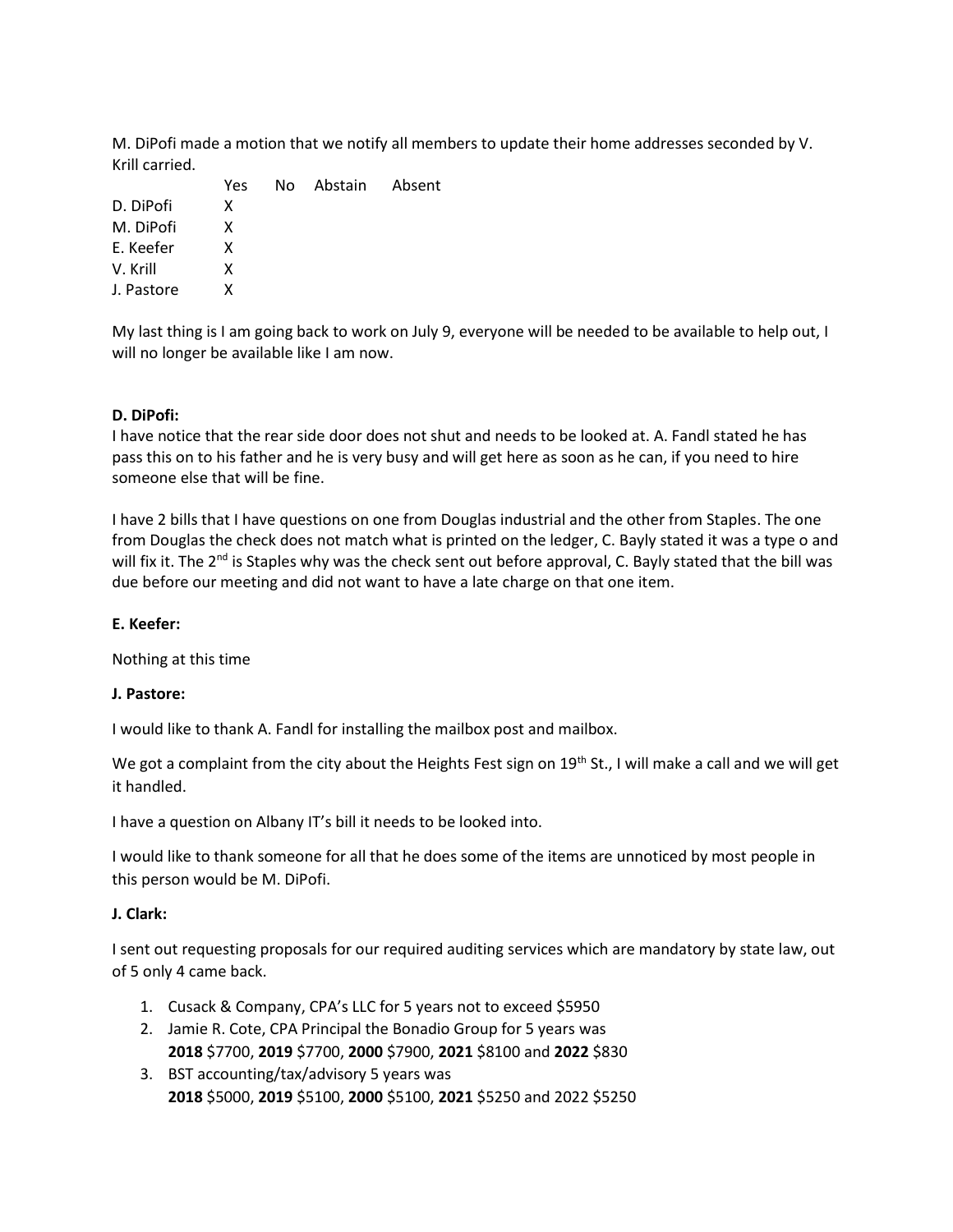4. John P. Bryans, CPA for 5 years was \$4900

A discussion proceeded about the bids and through the thought of J. Clark we take a look at all this and decide at our next monthly meeting and the board agreed.

With working on the SOP's/SOG's updates, we have reviewed and finished the driver training policy. The next one that needs to be looked at is sexual harassment it needs to be done for October 2018 and I am waiting for the state to do their policy and then configure it for us.

I resent a new foil to the town they responded on the so-called pilot payment, J. Clark discussed how he sent it and they claim there's only been one pilot payment in the last 10 years, which I know is wrong I will get back to the board on this

A motion was made by M. DiPofi enter into executive session on a personnel matter seconded by V. Krill at 8:03pm and carried.

|            | Yes. | No Abstain Absent |  |
|------------|------|-------------------|--|
| D. DiPofi  | x    |                   |  |
| M. DiPofi  | x    |                   |  |
| E. Keefer  | x    |                   |  |
| V. Krill   | x    |                   |  |
| J. Pastore | x    |                   |  |

A motion was made by E. Keefer to exit executive session seconded by M. DiPofi at 8:42pm.

Absent

|            | Yes | No Abstain |  |
|------------|-----|------------|--|
| D. DiPofi  | x   |            |  |
| M. DiPofi  | x   |            |  |
| E. Keefer  | x   |            |  |
| V. Krill   | x   |            |  |
| J. Pastore | x   |            |  |
|            |     |            |  |

A Motion to adjourn was made by M. DiPofi seconded by V. Krill Carried at 8:50pm.

|            | Yes | No Abstain Absent |  |
|------------|-----|-------------------|--|
| D. DiPofi  | x   |                   |  |
| M. DiPofi  | x   |                   |  |
| E. Keefer  | x   |                   |  |
| V. Krill   | x   |                   |  |
| J. Pastore | x   |                   |  |
|            |     |                   |  |

A motion was made by E. Keefer for Thomas Kudlack and Dominique Robinson are removed as active members with regrets due to their change of residency to a location outside of the parameters established by the board of fire commissioners seconded by V. Krill carried.

|            | Yes | No Abstain Absent |  |
|------------|-----|-------------------|--|
| D. DiPofi  | x   |                   |  |
| M. DiPofi  | x   |                   |  |
| E. Keefer  | x   |                   |  |
| V. Krill   | x   |                   |  |
| J. Pastore | x   |                   |  |
|            |     |                   |  |